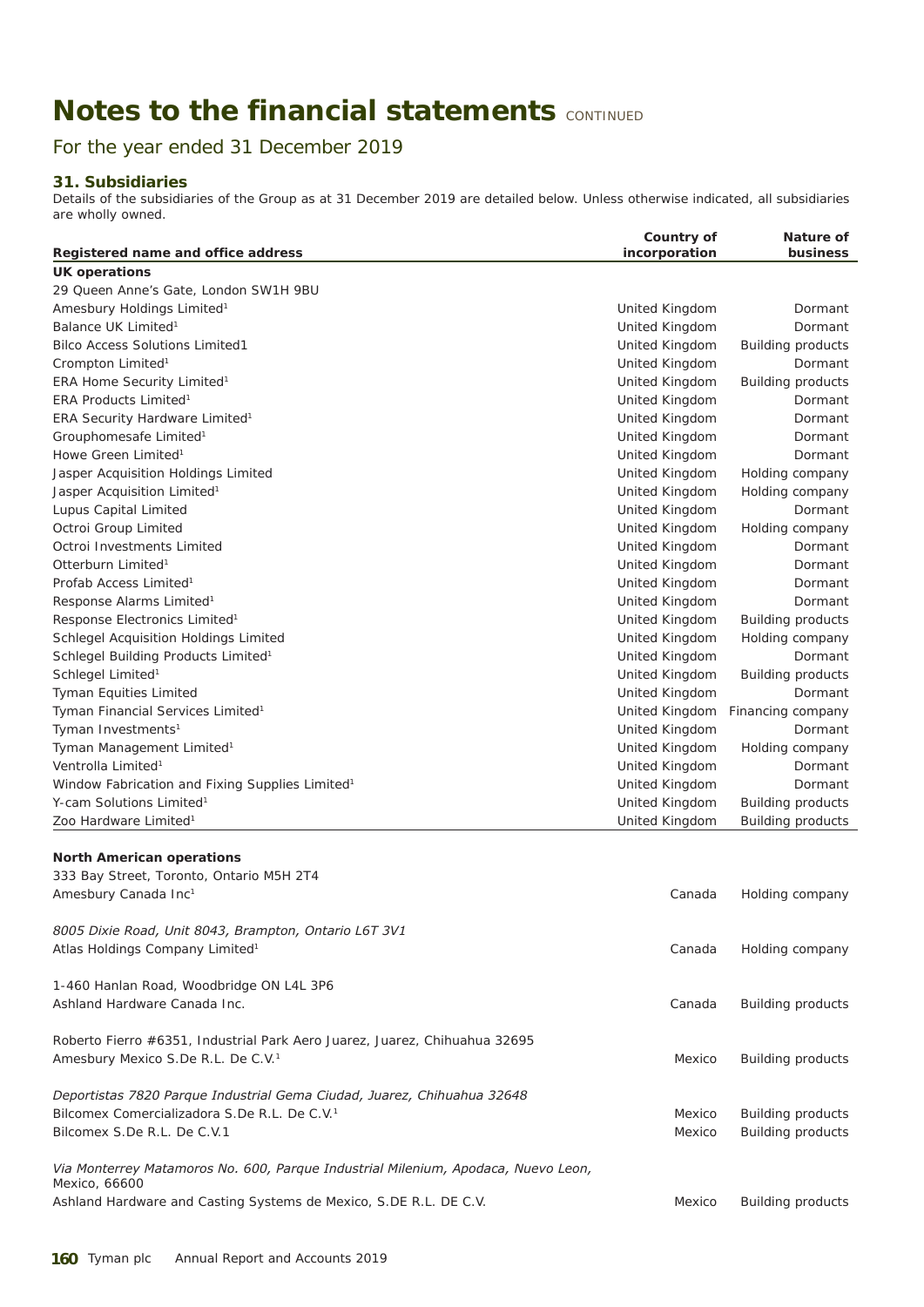Governance

| Registered name and office address                                                    | Country of<br>incorporation                  | Nature of<br>business                                |
|---------------------------------------------------------------------------------------|----------------------------------------------|------------------------------------------------------|
|                                                                                       |                                              |                                                      |
| 3600 Minnesota Drive, Edina, MN 55435                                                 |                                              |                                                      |
| Amesbury Acquisition Holdings (2) Inc1                                                | <b>United States</b><br><b>United States</b> | Holding company                                      |
| Amesbury Finance Holdings LLC <sup>1</sup>                                            | <b>United States</b>                         | Holding company                                      |
| Amesbury Group Inc1                                                                   | <b>United States</b>                         | Holding company                                      |
| Amesbury Group Plastic Profiles Inc1<br>Amesbury Industries Inc <sup>1</sup>          | <b>United States</b>                         | <b>Building products</b><br>Holding company          |
|                                                                                       | <b>United States</b>                         |                                                      |
| Balance Systems Inc <sup>1</sup><br>Bandlock Corporation Inc <sup>1</sup>             | <b>United States</b>                         | <b>Building products</b>                             |
| Fastek Products Inc <sup>1</sup>                                                      | <b>United States</b>                         | <b>Building products</b><br><b>Building products</b> |
| Giesse Group North America Inc <sup>1</sup>                                           | <b>United States</b>                         | <b>Building products</b>                             |
|                                                                                       | <b>United States</b>                         |                                                      |
| Overland Products Company, Inc <sup>1</sup><br>Schlegel Acquisition Holdings USA Inc1 | <b>United States</b>                         | <b>Building products</b><br>Holding company          |
|                                                                                       | <b>United States</b>                         |                                                      |
| Schlegel Systems Inc1<br>The Bilco Company <sup>1</sup>                               | <b>United States</b>                         | <b>Building products</b>                             |
| The Bilco Holding Company <sup>1</sup>                                                | <b>United States</b>                         | Holding company                                      |
|                                                                                       |                                              | Holding company                                      |
| Truth Hardware Corporation <sup>1</sup>                                               | <b>United States</b>                         | <b>Building products</b>                             |
| Tyman Ventures Inc <sup>1</sup>                                                       |                                              |                                                      |
| Unipoly Schlegel Holdings Inc1                                                        | <b>United States</b>                         | Holding company                                      |
| 370 James Street, Suite 201, West Haven, CT 06513                                     |                                              |                                                      |
| Bilco U.K. Limited <sup>1</sup>                                                       | <b>United States</b>                         | <b>Building products</b>                             |
| Suite 610, 545 East John Carpenter Freeway, Irving TX 75062                           |                                              |                                                      |
| Ashland Hardware Holdings, Inc.                                                       | <b>United States</b>                         | Holding company                                      |
| <b>Ashland Hardware LLC</b>                                                           | <b>United States</b>                         | <b>Building products</b>                             |
|                                                                                       |                                              |                                                      |
| <b>European operations</b>                                                            |                                              |                                                      |
| Nieuwpoortsesteenweg 1028400 Oostende                                                 |                                              |                                                      |
| Schlegel Belgium BVBA <sup>1</sup>                                                    | Belgium                                      | <b>Building products</b>                             |
|                                                                                       |                                              |                                                      |
| Bredowstrasse, 33-22113, Hamburg                                                      |                                              |                                                      |
| Schlegel GmbH <sup>1</sup>                                                            | Germany                                      | <b>Building products</b>                             |
|                                                                                       |                                              |                                                      |
| Carl-Zeiss-Strasse, 37 63322 - Rodermark                                              | Germany                                      | <b>Building products</b>                             |
| Jatec GmbH1                                                                           |                                              |                                                      |
| Kolonou 1-3, 12131 Peristeri                                                          |                                              |                                                      |
| Giesse Group Hellas S.A. <sup>1</sup>                                                 | Greece                                       | <b>Building products</b>                             |
| Via Leonardo Da Vinci, 320/414 Fossatone, 40059, Ville Fontana Di Medicina, Bologna   |                                              |                                                      |
| Giesse S.p.A. <sup>1</sup>                                                            | Italy                                        | <b>Building products</b>                             |
| Località Fondi, 33 25071 - Agnosine BS                                                |                                              |                                                      |
| Regiutti S.P.A. <sup>1</sup>                                                          | Italy                                        | <b>Building products</b>                             |
| Havenkade 99B, 1973 AK Ljmuiden, Holland                                              |                                              |                                                      |
| Tetchy Investments BV1                                                                | <b>Netherlands</b>                           | Dormant                                              |
| Constitucion, 84-Poligono Industrial Les Grases, 08980 Sant Feliu De Llobregat,       |                                              |                                                      |
| Barcelona                                                                             |                                              |                                                      |
| Giesse Group Iberia S.A. <sup>1</sup>                                                 | Spain                                        | <b>Building products</b>                             |
|                                                                                       |                                              |                                                      |